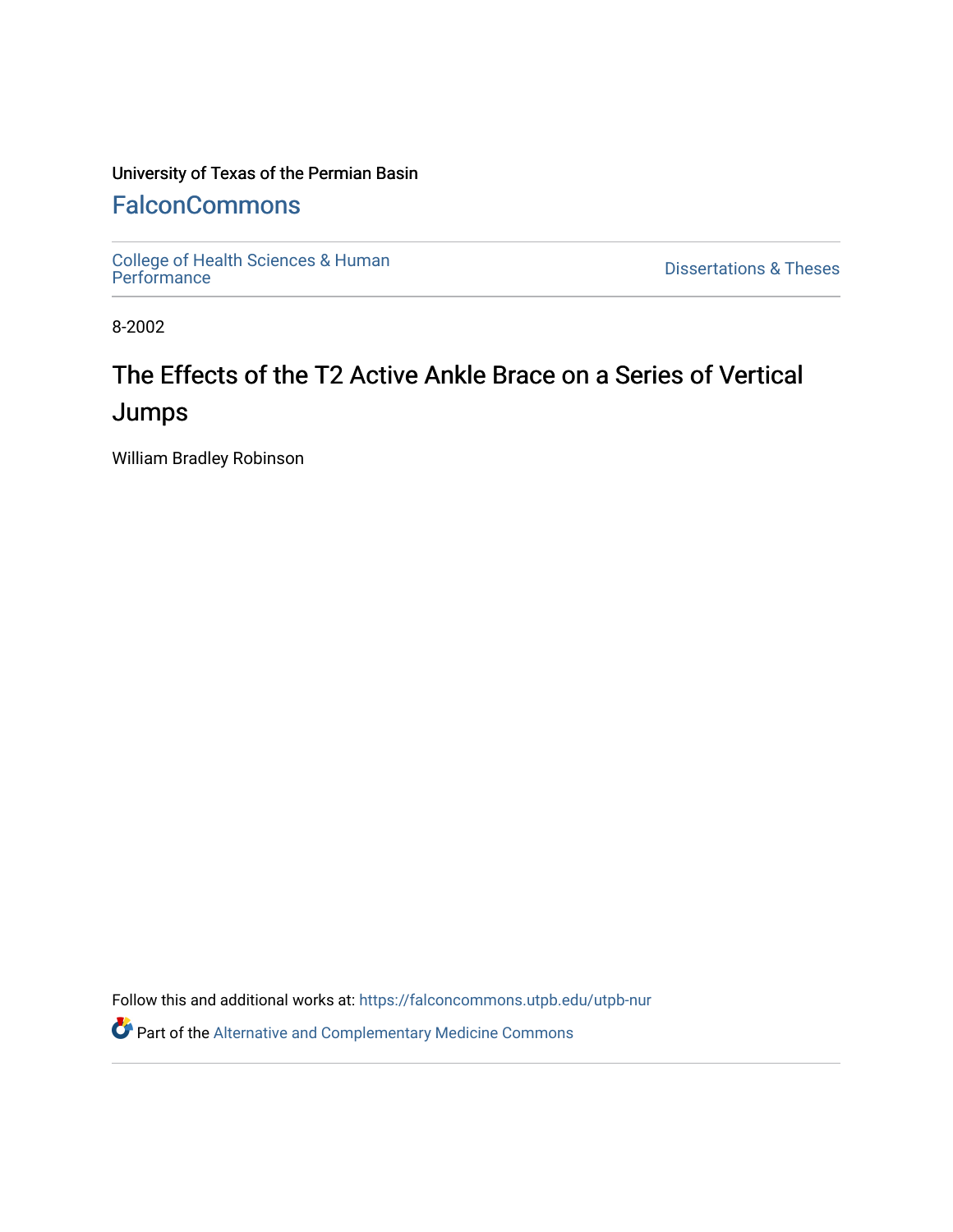## **THE EFFECTS OF THE T2 ACTIVE ANKLE BRACE**

**ON A SERIES OF VERTICAL JUMPS**

APPROVED BY SUPERVISORY COMMITTEE: Eldridge, Ed.D  $\chi$ ames  $A$ . Committee Chairman ΗZ pois S. Hale, Ph.D. l Sue Mottinger,  $\overline{Ph}$ 

Doug Wale, Ph.D. 'Graduate Faculty Representative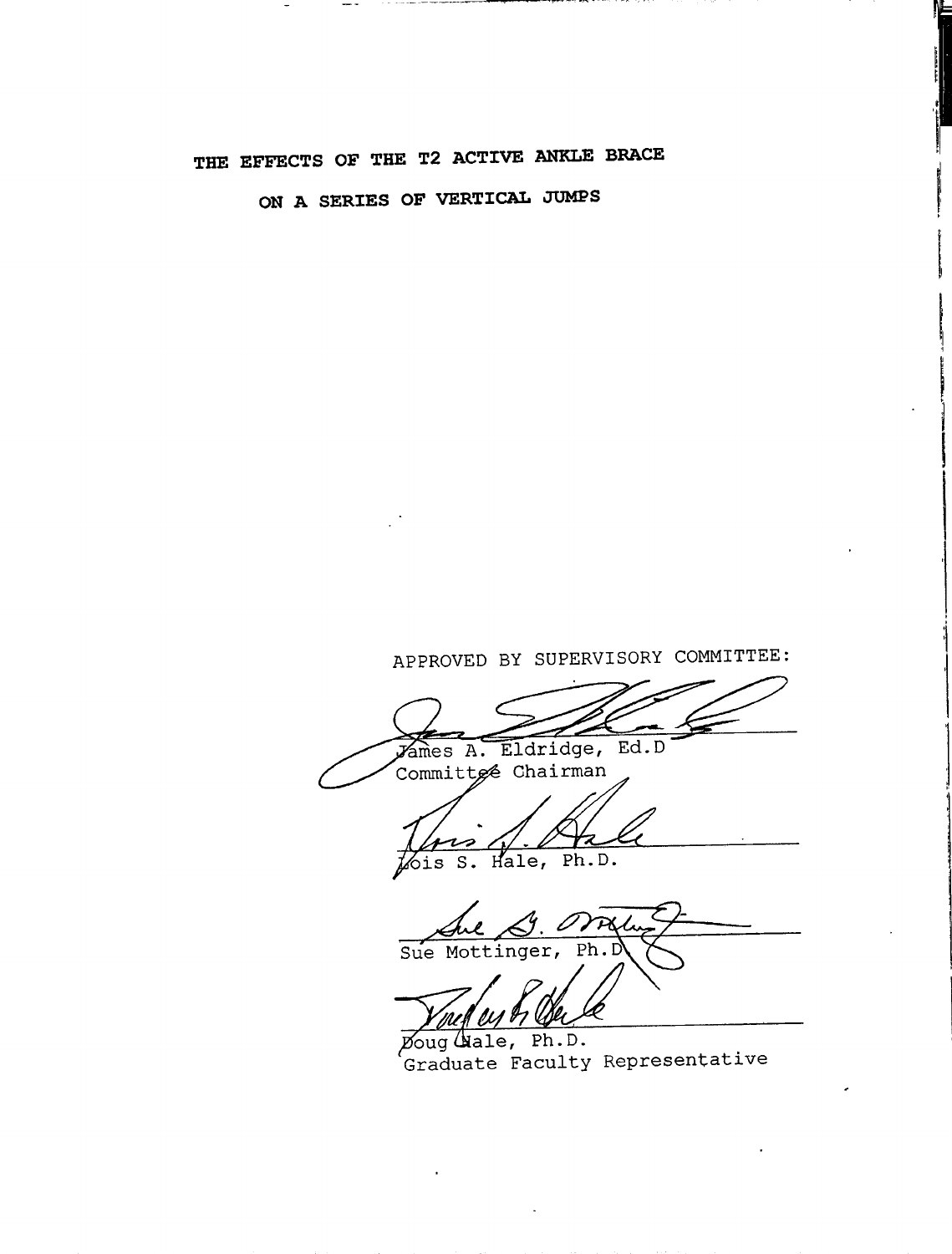#### **The effects of the T2 Active Ankle Brace on a series of vertical jumps.**

by

WILLIAM BRADLEY ROBINSON

### RESEARCH IN KINESIOLOGY

Presented to the faculty of Kinesiology The University of Texas of the Permian Basin

In partial fulfillment

Of requirements

For the degree of

MASTER OF SCIENCE

#### THE UNIVERSITY OF TEXAS OF THE PERMIAN BASIN

August 2002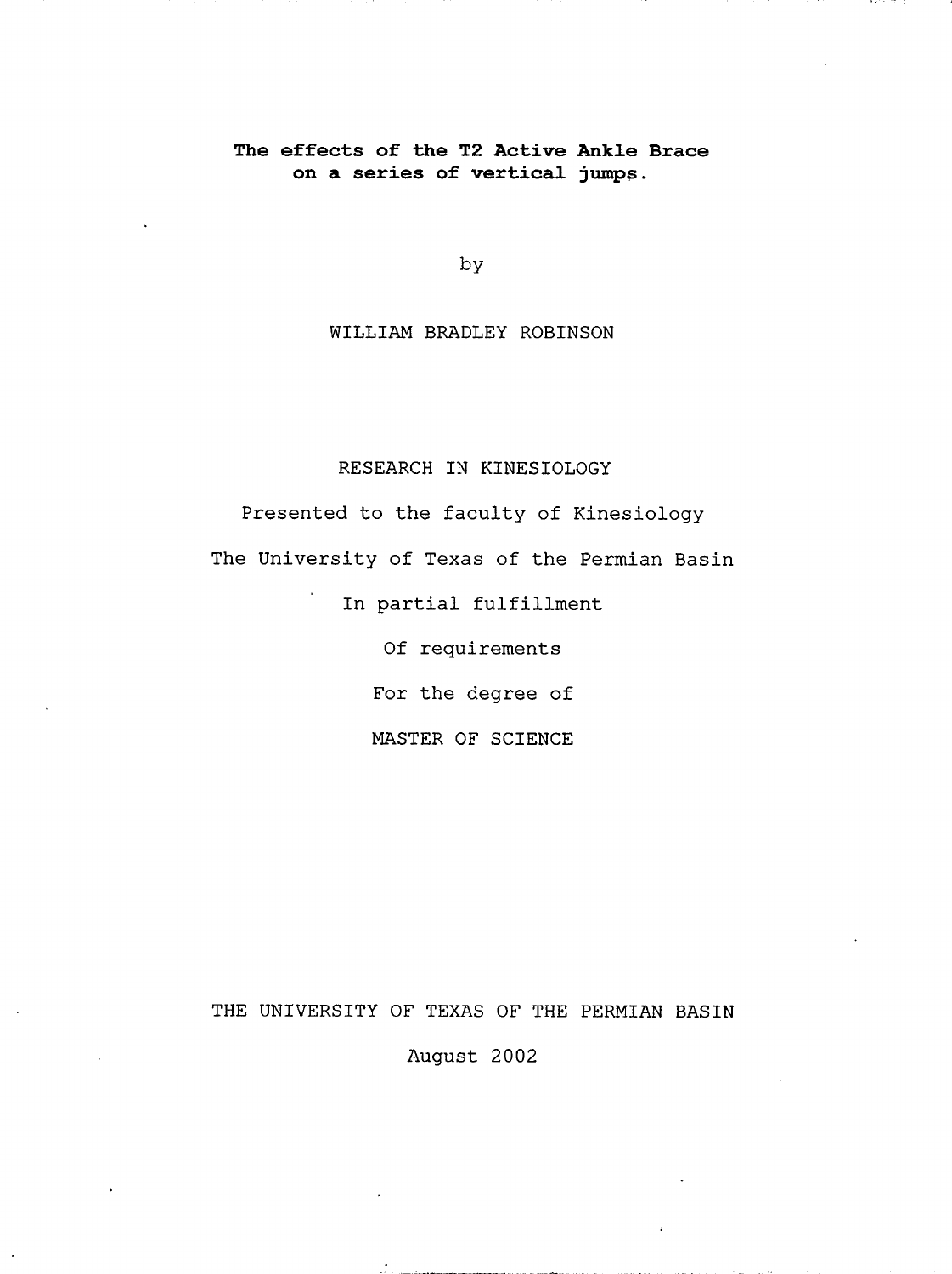#### **Abstract**

Ankle bracing and taping have become widely used in recreation and athletics. Various studies have examined the effects of ankle bracing and taping on athletic performance, with mixed results. The T2 Active Ankle was created with the idea of providing a less binding external support system allowing dorsiflexion and plantarflexion, while discouraging inversion and eversion pathomechanics. The purpose of this study was to examine the effects of the T2 Active Ankle upon a series of vertical jumps. The series include the stationary jump, 2-step approach and the facing perpendicular 2-step approach. This series is unique to the researcher; each jump was chosen due to its similarity to the mechanics of the game of volleyball. The study included 13 female collegiate volleyball athletes that volunteered from St. Edward's. A mean vertical jump score was taken from three trials. A t-test with p<0.05was completed to  $\cdot$  determine the significance with and without the brace. The study researched the effects on the brace users in comparison to the brace non-users. In this population sample, there was a decrease in jumping ability in the stationary and facing perpendicular jumps. No difference was noted in the jumps of the brace users and non-users. Users of the T2 Active Ankle should be informed about the possible changes in their jumping

**V**